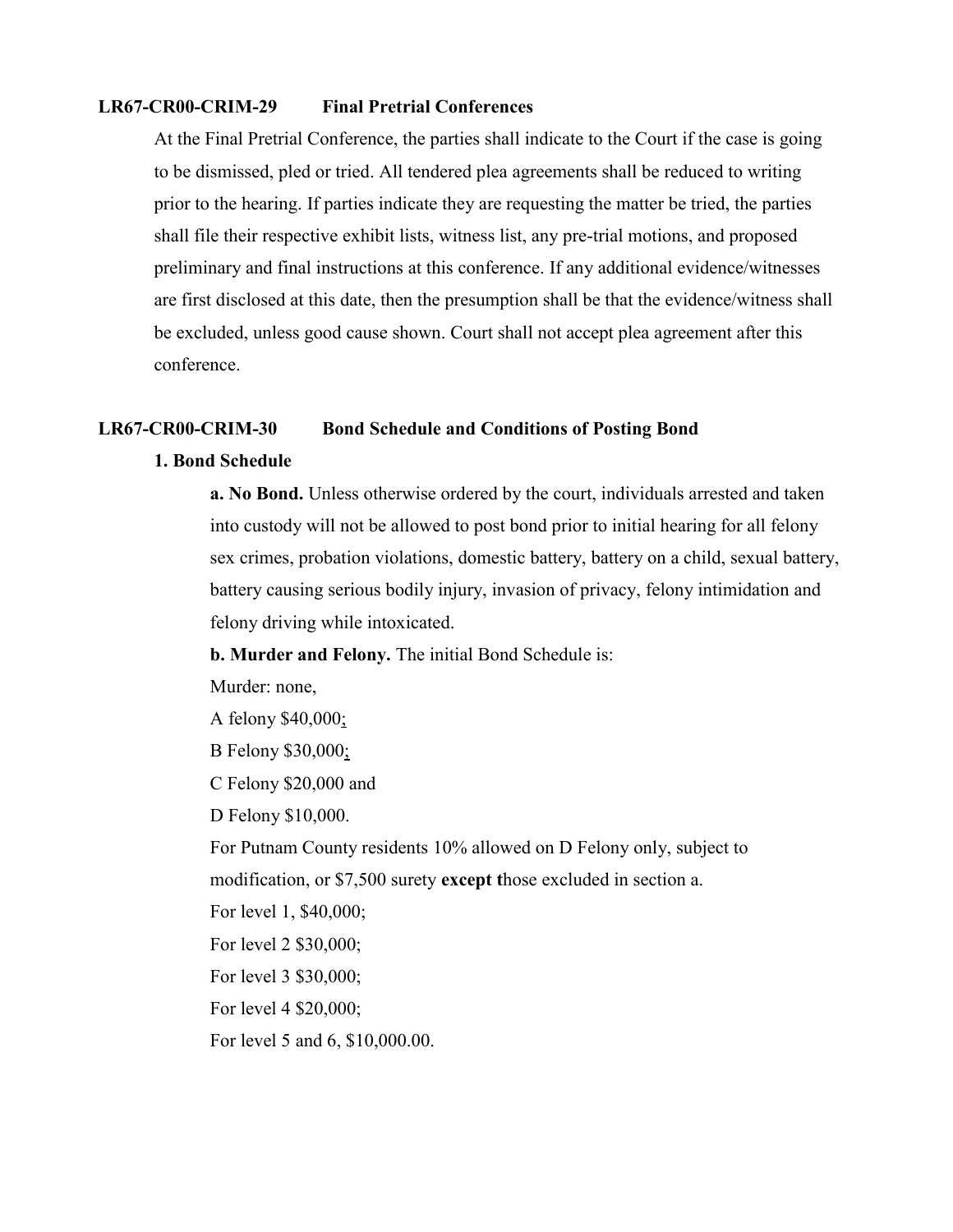## **c. Misdemeanors.**

**A misdemeanors** – if Putnam County resident, \$500.00 cash or \$3,000.00 surety; if non-resident of Putnam County, \$800.00 cash or \$5,000.00 surety.

**B and C misdemeanors** – if Putnam County resident, own recognizance, if non-residents, \$500.00 cash or \$3,000.00 surety. Except operating a vehicle with a BAC of .08 or Operating with a Controlled Substance, then follow A misdemeanor schedule.

**d. Exception.** If the Sheriff, Chief Deputy or Jail Commander has good cause to believe an offender has severe medical problems, is at risk regarding his/her own health or of others at the jail, is not unlikely to fail to appear, and there is no Judge available to approve release, the above named officers may approve the release upon written promise to appear and summons for initial hearing is provided to offender.

**e. Forty-Eight Hour Rule.** There must be a judicial determination of probable cause to hold the offender beyond forty-eight hours of his/her arrest in the absence of a court issued warrant or writ for his/her arrest. It is the responsibility of the arresting officer or his/her agency to contact the judge on duty to secure the probable cause hold.

#### **2. No Contact and No Violent Contact as a Condition of Bond on Crimes of Violence**

Unless otherwise ordered by the judge, it shall be a condition of pretrial release and bond for any individual arrested for a felony offense involving either violence against an individual or a threat of violence against an individual, including but not limited to domestic violence, that the person bonding be prohibited from having any contact whatsoever, directly or indirectly, with the alleged victim of the crime and that the person bonding be prohibited from possessing any firearms or deadly weapons.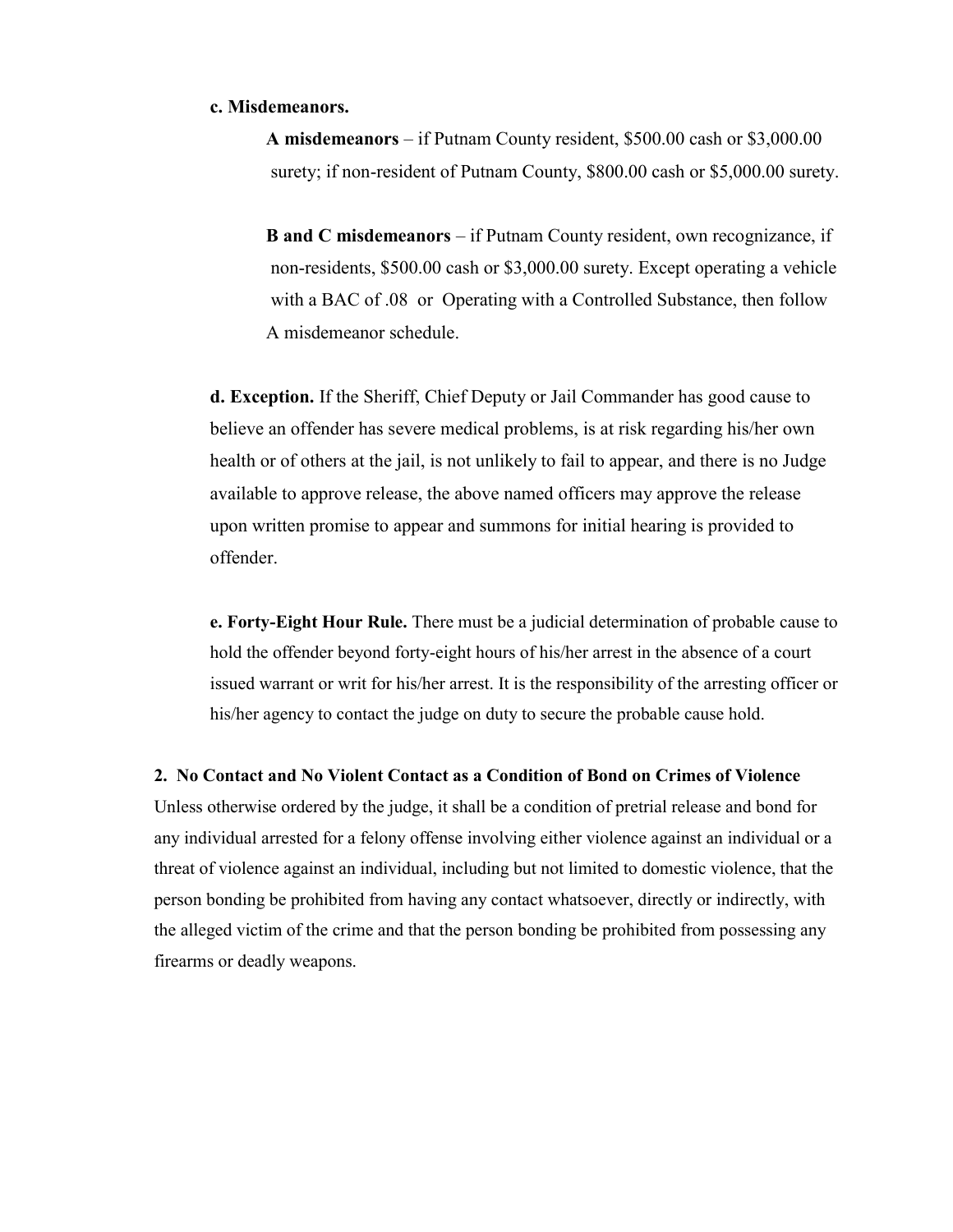**3. Time for Posting Bond** Unless otherwise ordered by the judge, or reasonably required by the Putnam County Sheriff, individuals shall be entitled to post bond as soon as practical following arrest and processing **except**:

**a. Individuals who are Under Any Influence of Alcohol, Drugs, or Controlled Substances.** In accordance with state statutes and the policy of the Putnam County Sheriff, any individual reasonably believed to be under any influence of alcohol, drugs or controlled substances when arrested may be detained without bond until he or she is no longer under such influence.

# **b. Family Violence.**

Anyone arrested for an offense involving family violence (as defined in I.C. 34-6-2- 34.5 to include attempting, threatening or causing physical harm to another family or household member, placing a family or household member in fear of physical harm, or causing a family or household member to involuntarily engage in sexual activity by force, threat of force, or duress) shall not be allowed to post bond until the initial hearing. The court finds this cooling off period is needed because of the unique nature of family violence, which often involves high emotions between individuals who live in close physical proximity.